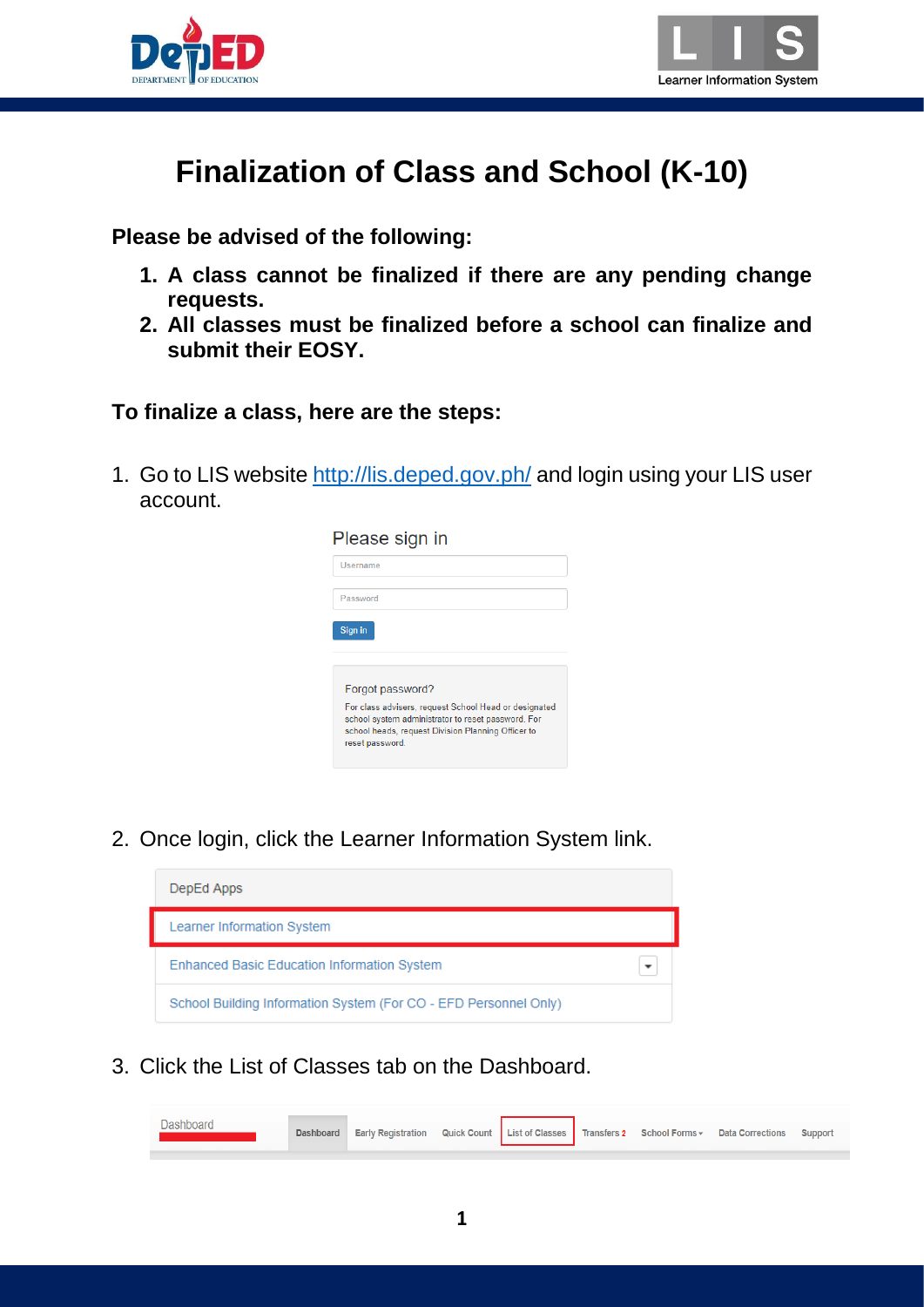



4. Then, click the Class Section name or Review & Finalize button of the grade level to be finalize.



5. Click the Finalize button.

| Summary            |                              |
|--------------------|------------------------------|
|                    | No of learners<br>as of EOSY |
|                    | 24                           |
|                    | Male Female<br>16<br>8       |
| End of School Year |                              |
|                    | <b>Finalize</b>              |

6. Read the important reminder. Then, click the Finalize button.



7. Click the OK button to confirm.

Are you sure you want to finalize this class?

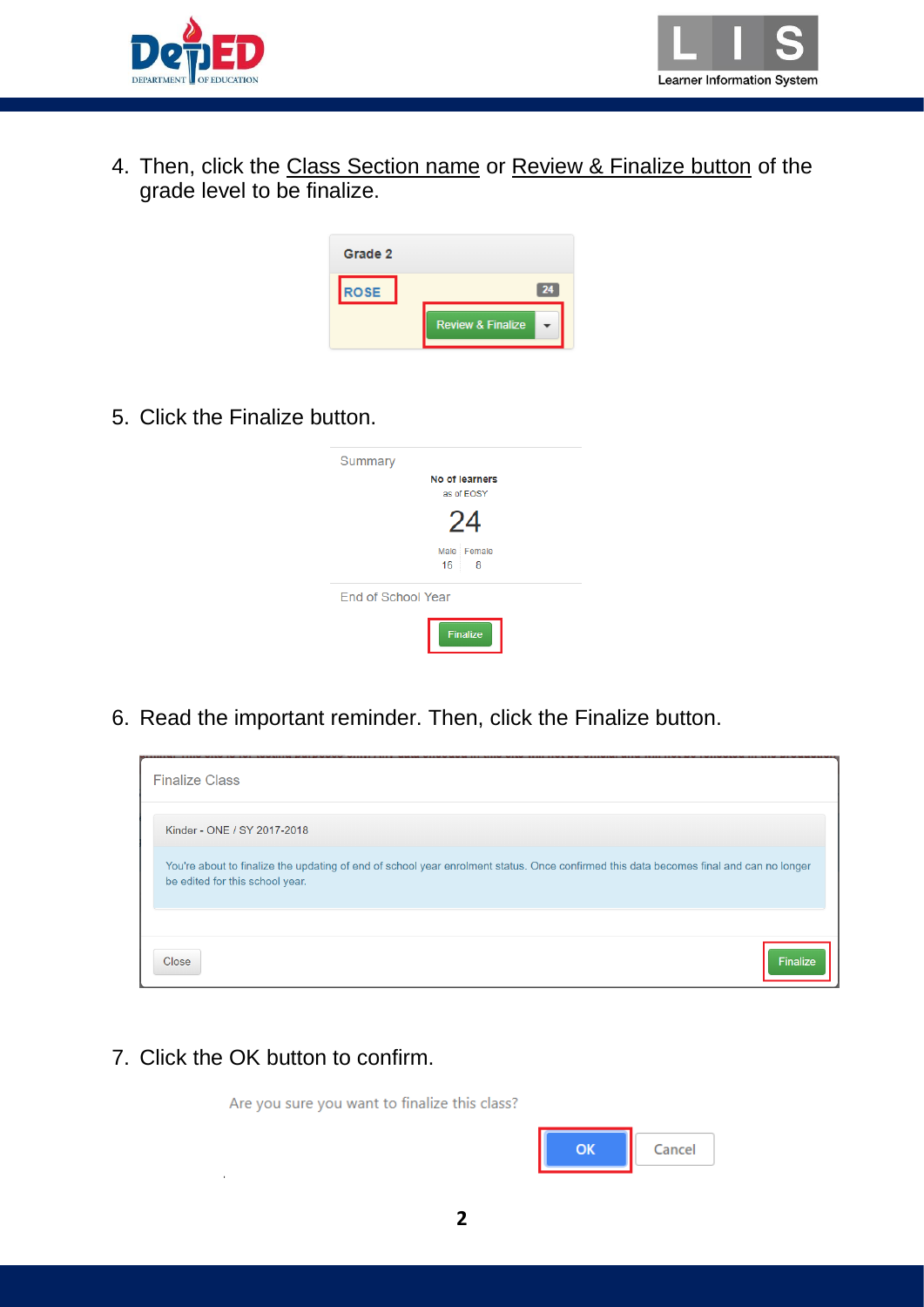



## A notification will be displayed once the class is finalized.

Class finalized.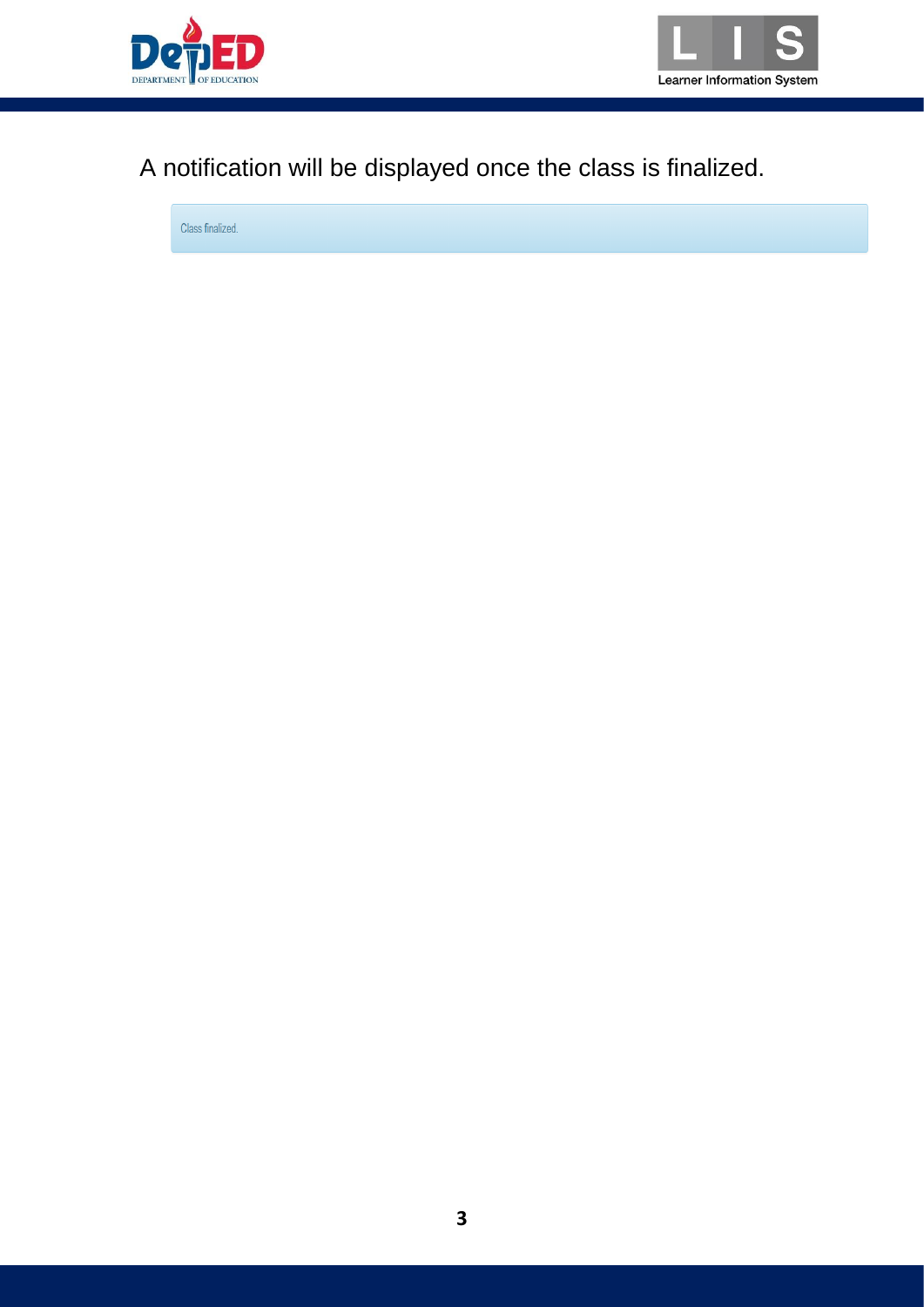



#### **To finalize a school, here are the steps:**

1. Go to LIS website <http://lis.deped.gov.ph/> and login using the LIS School Head account.

| Please sign in                                                                                                                                                                       |
|--------------------------------------------------------------------------------------------------------------------------------------------------------------------------------------|
| Username                                                                                                                                                                             |
| Password                                                                                                                                                                             |
| Sign in                                                                                                                                                                              |
|                                                                                                                                                                                      |
| Forgot password?                                                                                                                                                                     |
| For class advisers, request School Head or designated<br>school system administrator to reset password. For<br>school heads, request Division Planning Officer to<br>reset password. |
|                                                                                                                                                                                      |

2. Once login, click the Learner Information System link.



3. Click the List of Classes tab on the Dashboard.



4. Click the Finalize & Submit EOSY button.